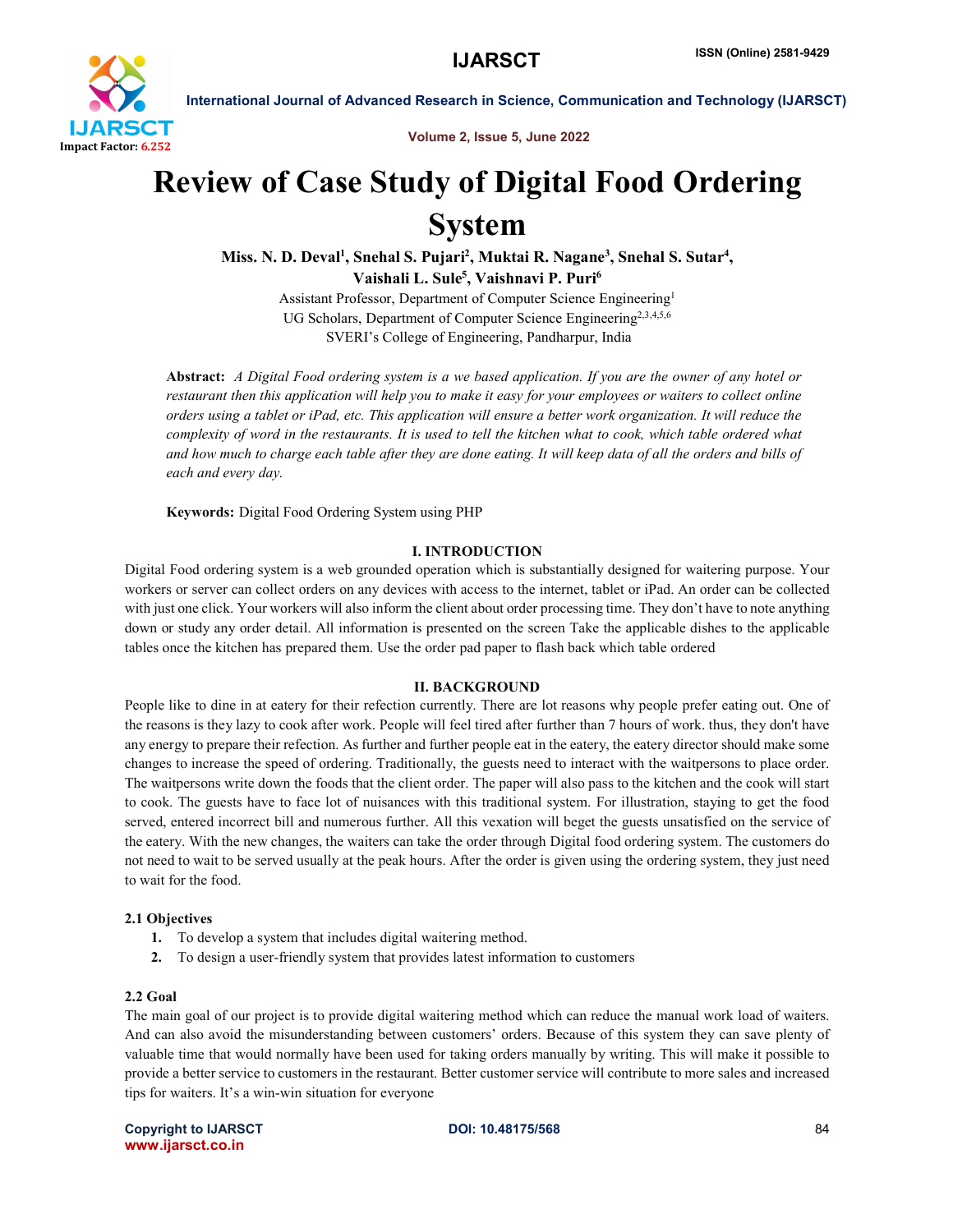

International Journal of Advanced Research in Science, Communication and Technology (IJARSCT)

Volume 2, Issue 5, June 2022

#### III. METHODOLOGY

Technology Used – HTML, CSS, PHP

#### 3.1 Admin Module

The administrator can add user, delete user, view user and block user. For designing admin login page we have used HTML and CSS. We have added Waiter login button also on the same page. For storing the data we are going to use PHP MySQL.

| $\vert x \vert +$<br>$\boxplus$ togo<br>$\blacksquare$      |                             |                                                                                        | $\circ$        | $\times$ |
|-------------------------------------------------------------|-----------------------------|----------------------------------------------------------------------------------------|----------------|----------|
| > C Q @ localhost/Vinnic620Dosa9620student/<br>$\leftarrow$ |                             | 命 白 庙                                                                                  | $\circledcirc$ | $\cdots$ |
|                                                             |                             |                                                                                        |                |          |
|                                                             |                             |                                                                                        |                |          |
|                                                             | Admin Log in<br>Vetor Login |                                                                                        |                |          |
|                                                             | admin                       |                                                                                        |                |          |
|                                                             |                             |                                                                                        |                |          |
|                                                             | $\cdots$                    |                                                                                        |                |          |
|                                                             | login                       |                                                                                        |                |          |
|                                                             |                             |                                                                                        |                |          |
|                                                             |                             |                                                                                        |                |          |
|                                                             |                             |                                                                                        |                |          |
|                                                             |                             |                                                                                        |                |          |
|                                                             |                             |                                                                                        |                |          |
|                                                             |                             |                                                                                        |                |          |
|                                                             |                             |                                                                                        |                |          |
|                                                             |                             |                                                                                        |                |          |
|                                                             |                             |                                                                                        |                |          |
|                                                             |                             |                                                                                        |                |          |
|                                                             |                             |                                                                                        |                |          |
|                                                             |                             |                                                                                        |                |          |
|                                                             | <b>NOLDOCIALO</b>           | $\wedge$ $\frac{100}{N}$ $\otimes$ $\oplus$ $\oplus$ $\frac{2137}{14012022}$ $\bullet$ |                |          |
|                                                             | Fig 1. Admin Login Page     |                                                                                        |                |          |

#### 3.2 Dashboard

On dashboard we have provided many operations like

- Create waiter: In this new waiter account will be created.
- Create Product: In this part new items are added.
- Create Table: In this part new tables are added.
- Kitchen Display: In kitchen display the items ordered by customers are displayed.
- Report: The daily report of ordered food and bills are stored.
- Create parcel: In this part parcel orders are taken.

| <b>Dashboard</b>                                                                | $x +$              |                     |                                          |                     |                       |                    |                                                                              | $\Box$<br>$\times$<br>$\vee$<br>$\frac{1}{2}$ |
|---------------------------------------------------------------------------------|--------------------|---------------------|------------------------------------------|---------------------|-----------------------|--------------------|------------------------------------------------------------------------------|-----------------------------------------------|
| C localhost/digital%20Foods/dashboard.php<br>C<br>$\leftarrow$<br>$\rightarrow$ |                    |                     |                                          |                     |                       |                    | 岭                                                                            | $*$ . $\bullet$ :<br>☆                        |
| <b>Create Walter</b><br><b>Create Product</b>                                   |                    | <b>Create Table</b> | <b>Kitchen Display</b><br><b>Reports</b> |                     |                       |                    |                                                                              | <b>Ö</b> Legont                               |
| Table 1<br>Table 3                                                              |                    | Ordert Table List   |                                          |                     |                       |                    | Swiggy<br>Zomato                                                             | <b>Create Parcel</b>                          |
| Table 7<br>Table 8                                                              | Bill Id            | Order By            | <b>Table No</b>                          | <b>Total Orders</b> | Table On Table        | <b>Bill Amount</b> | <b>Bill Status</b>                                                           |                                               |
|                                                                                 | $\mathbf{I}$       |                     | Table 1-                                 | 9                   | $\circ$               | $\circ$            | Running                                                                      | Select                                        |
| Table 10<br>Table 9                                                             | $\epsilon_{\rm e}$ |                     | Table 4 -                                | s                   | $\mathbf{s}$          | 600                | Running                                                                      | Select                                        |
| table g 2<br>table q1                                                           | $\sf{s}$           |                     | Table 5 -                                | $\circ$             | $\circ$               | $\circ$            | <b>Order Completed</b>                                                       | Select                                        |
| table g 3                                                                       | $\mathsf{6}$       |                     | Table 2 -                                | $\circ$             | $\circ$               | $\circ$            | Running                                                                      | Select                                        |
| table g 4                                                                       |                    |                     |                                          |                     |                       |                    |                                                                              |                                               |
| table g6<br>table q5                                                            |                    |                     |                                          |                     |                       |                    |                                                                              |                                               |
| table q7<br>outside                                                             |                    |                     |                                          |                     |                       |                    |                                                                              |                                               |
| table g8                                                                        |                    |                     |                                          |                     |                       |                    |                                                                              |                                               |
|                                                                                 |                    |                     |                                          |                     |                       |                    |                                                                              |                                               |
|                                                                                 |                    |                     |                                          |                     |                       |                    |                                                                              |                                               |
|                                                                                 |                    |                     |                                          |                     |                       |                    |                                                                              |                                               |
| $\circ$<br>Type here to search<br>н                                             |                    | $\circ$             | 中 国<br>88                                | ● ● ● ■ ■ ■         |                       |                    | $\bullet$ 34°C Sunny $\land$ $\ddot{\oplus}$ $\bullet$ $\Box$ $\land$ 40 ENG | $\frac{1324}{28.05:2022}$<br>馬                |
|                                                                                 |                    |                     |                                          |                     | $T'$ $A$ $D$ $11$ $1$ |                    |                                                                              |                                               |

Fig 2. Dashboard

#### 3.3 Kitchen Display

This will display the orders taken by the customer in three parts hotel orders, online orders, parcel orders. For designing this page, we have used HTML and CSS. For storing the data, we are going to use PHP MySQL.

#### Copyright to IJARSCT **DOI: 10.48175/568** 85 www.ijarsct.co.in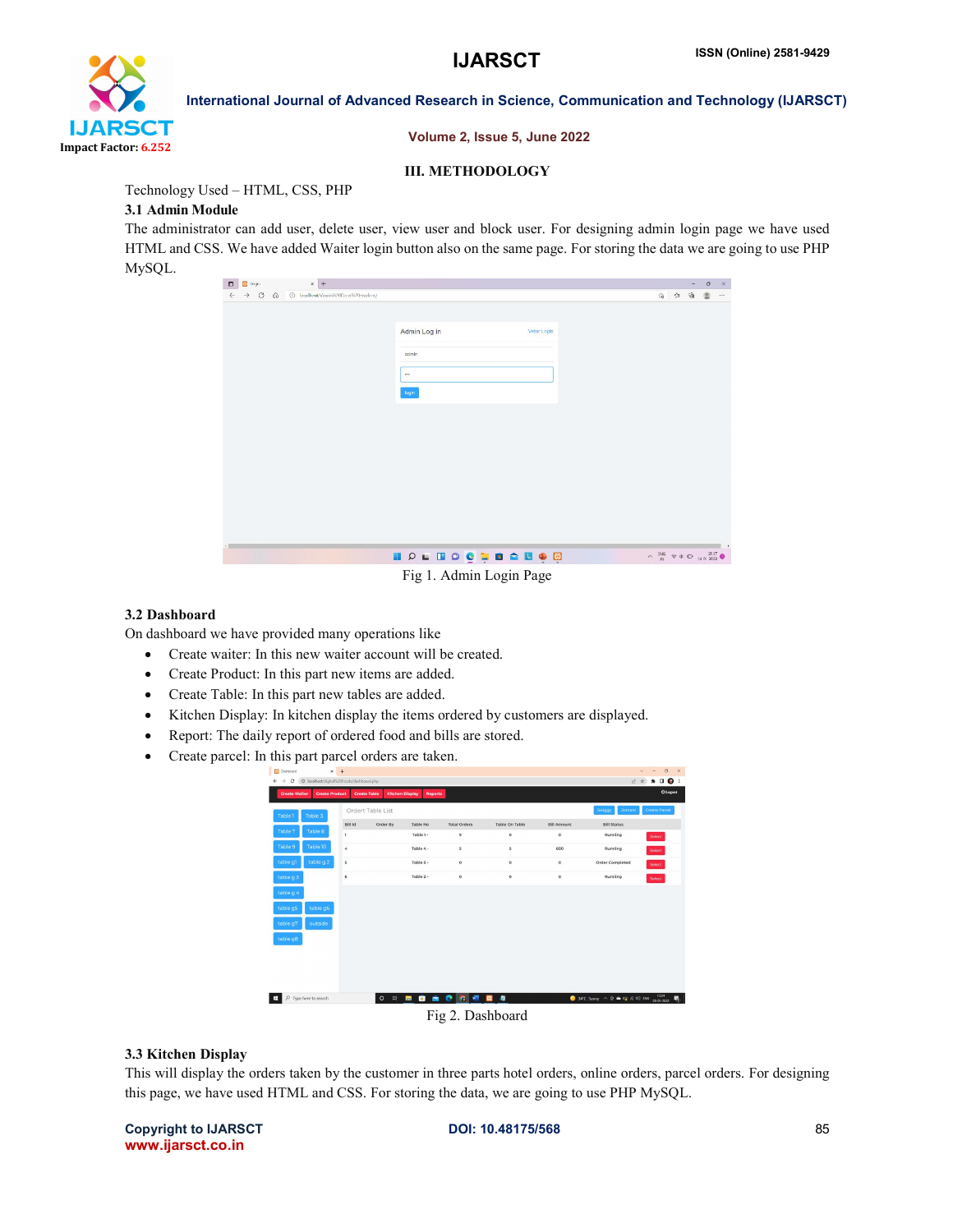# **IJARSCT** Impact Factor: 6.252

International Journal of Advanced Research in Science, Communication and Technology (IJARSCT)

#### Volume 2, Issue 5, June 2022

| $\times$ +<br><b>B</b> Document<br>$\Box$                                   |                                                                                                                                                                                          | σ | $\mathbb{R}^{\times}$<br>$\cdots$ |
|-----------------------------------------------------------------------------|------------------------------------------------------------------------------------------------------------------------------------------------------------------------------------------|---|-----------------------------------|
| ← → C A O localent/vinnes201.com%20student/kh/headisplay1.php<br>9:39:15 PM | 宿亡角圈                                                                                                                                                                                     |   |                                   |
| <b>Hotel Order's</b>                                                        | <b>Online Order's</b>                                                                                                                                                                    |   |                                   |
| <b>Parcel Order's</b>                                                       |                                                                                                                                                                                          |   |                                   |
|                                                                             |                                                                                                                                                                                          |   |                                   |
|                                                                             |                                                                                                                                                                                          |   |                                   |
|                                                                             |                                                                                                                                                                                          |   |                                   |
|                                                                             |                                                                                                                                                                                          |   |                                   |
|                                                                             |                                                                                                                                                                                          |   |                                   |
|                                                                             |                                                                                                                                                                                          |   |                                   |
|                                                                             |                                                                                                                                                                                          |   |                                   |
|                                                                             |                                                                                                                                                                                          |   |                                   |
|                                                                             | I PL <b>HO CL SO DO HO</b><br>$\wedge \begin{array}{c} 196 \\ 19 \end{array} \Rightarrow \text{ } \Phi \text{ } \Box \text{ } \begin{array}{c} 239 \\ 1401302 \end{array} \text{ } \Phi$ |   |                                   |
|                                                                             | $\Gamma$ : $A \cdot V$ : $A \cdot A \cdot \ldots \cdot \Gamma$                                                                                                                           |   |                                   |



#### 3.4 Report

This is part designed for storing daily orders. This will keep track of daily business of hotel, you can manage all the data.

| Admin                | Today's Bill Report   |                        |           |                         |                       |                                            |                |            |
|----------------------|-----------------------|------------------------|-----------|-------------------------|-----------------------|--------------------------------------------|----------------|------------|
| Daily Report         | Report By Date Range  | Report By Time         |           |                         |                       |                                            |                |            |
| Daily Product Report | <b>Amount Details</b> | Cash: - 400<br>Zomato: |           | Online: 1000<br>Swiggy: |                       | Total Hotel Amount: 600<br>Total Amount: 0 |                |            |
|                      | <b>Bill Id</b>        | Time                   | Table No. | <b>Bill By</b>          | <b>Order Quantity</b> | Paid In                                    | $Cash / z - s$ | Online     |
|                      | $\overline{z}$        | 12:50                  | Table 2   |                         | $\circ$               |                                            | $\circ$        | $\circ$    |
|                      | 3                     | 1251                   | Table 3   |                         | $\alpha$              | Cash                                       | $\circ$        | 0          |
|                      | 4                     | 13:35                  | Table 4   |                         | 5                     | Cash                                       | 600            | $\circ$    |
|                      | 5                     | 13:06                  | Table 5   |                         | $\circ$               | Cash                                       | $-$ SBC        | <b>SBC</b> |
|                      | ĥ.                    | 13:23                  | Table 2   |                         | $\alpha$              | Cash                                       | $-420$         | 420        |
|                      |                       |                        |           |                         |                       |                                            |                |            |
|                      |                       |                        |           |                         |                       |                                            |                |            |

#### 3.5 Waiter

This page is designed for waiters to take the order of customers.

| Order Id: 9            |              |                     | <b>Table 1</b> |                 |            |
|------------------------|--------------|---------------------|----------------|-----------------|------------|
| <b>Product No</b>      |              | Quantity            |                |                 |            |
|                        |              |                     |                | <b>Add Item</b> |            |
|                        |              |                     |                |                 |            |
| <b>Delete</b>          |              |                     |                |                 |            |
| Product<br><b>Name</b> |              | <b>RateQuantity</b> | Table<br>Qty   | Amount          |            |
| Aloo<br>Paratha        | 80           | $\overline{2}$      | $\circ$        |                 | 160 Screen |
|                        | $\circ$      | $\circ$             | $\circ$        | $\circ$         | Screen     |
| Aloo<br>Paratha        | 80           | $\overline{2}$      | $\circ$        | 160             | Screen     |
|                        |              | On Table Items      |                |                 |            |
|                        | <b>Total</b> |                     |                | 4 320           |            |
|                        |              |                     |                |                 |            |
|                        |              |                     |                |                 |            |
| Send To Kot            |              |                     |                |                 |            |

Fig 6. Waiter page